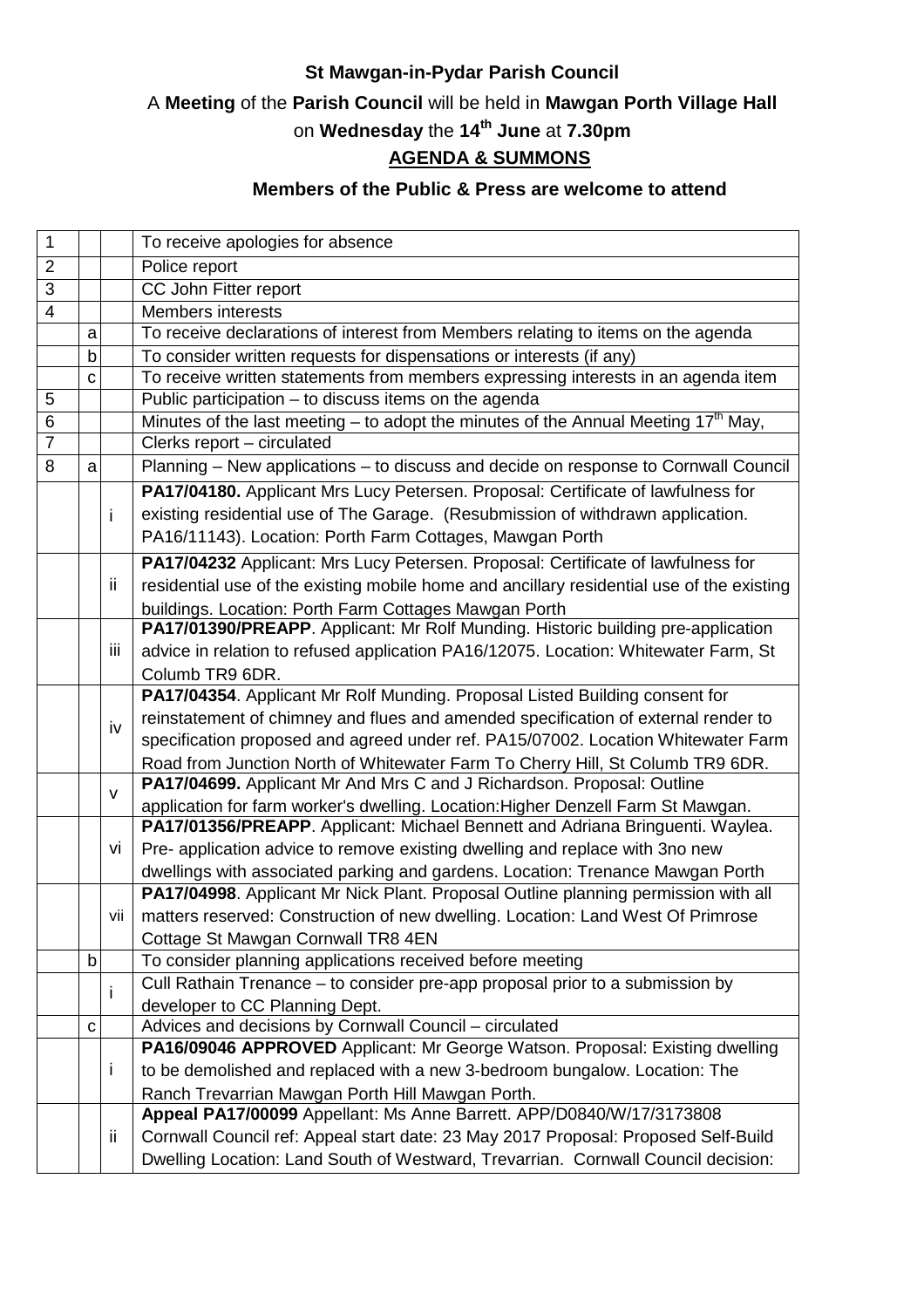|    |   |     | PA17/00111. Applicant: Mr Mick Lomax. Proposal: Erection of a two-bedroom             |
|----|---|-----|---------------------------------------------------------------------------------------|
|    |   |     | bungalow and attached garage - change of use to residential from agricultural.        |
|    |   | Ш   | Location: Land at Carloggas, St Mawgan. This application has been reported to         |
|    |   |     | the Planning Committee for it to decide. The Committee meeting began at               |
|    |   |     | 10.00am on 12 June 2017 in the Council Chamber at the Council Offices, County         |
|    |   | iv  | PA17/03188 APPROVED Applicant: Mr David Wilton. Proposal: Erection of small           |
|    |   |     | agricultural store. Location: Land SE Of Lilac Cottage Higher Tolcarne St Columb.     |
|    | d |     | To discuss planning enforcement issues - to refer any new issues and updates - if     |
| 9  |   |     | Working Groups - to receive reports (if any) and agree any necessary action and       |
|    |   |     | expenditure                                                                           |
|    | a |     | Amenities -                                                                           |
|    |   | i   | Broken Bench located in Playing Field                                                 |
|    |   | ii. | <b>Playground Fence</b>                                                               |
|    |   | iii | Noticeboards-                                                                         |
|    |   | a   | Mawgan Porth - Storm damaged.                                                         |
|    |   | b   | Trevarrian and Trenance - display of statutory notices: not fit for purpose           |
|    | b |     | Transport and rights of way -                                                         |
|    |   |     | Footpath: Lower Lanherne Farm - 409/28/2 joining 409/28/1, 409/29/2 with 409/29/1     |
|    |   | i   | to Middle Lanherne Farm                                                               |
|    |   | ij. | Signage at Carloggas                                                                  |
|    |   | iii | Pothole outside St Mawgan Shop                                                        |
|    | C |     | <b>Beach and Environment</b>                                                          |
| 10 |   |     | Specific Issue Neighbourhood Plan                                                     |
| 11 |   |     | To receive reports from meetings                                                      |
| 12 |   |     | Digital Media for Parish Council - to receive report from Cllr T Thomas and agree any |
|    |   |     | action                                                                                |
|    |   |     | Internal Audit Report 2016-2017-circulated prior to the meeting - Agree to authorise  |
| 13 |   |     | the Clerk to complete the Internal Audit Report Response Record in accordance with    |
|    |   |     | Clerk's response - as circulated.                                                     |
| 14 |   |     | Smaller authority approval of the accounting statements - Annual Accounts year end    |
|    |   |     | 2016-2017 - To approve accounts as circulated and then signed by the Chair            |
|    |   |     | Internal Control - To accept the Statement of Internal Control to accompany the       |
| 15 |   |     | accounts                                                                              |
| 16 |   |     | Annual Return for the year ending 31 <sup>st</sup> March 2017                         |
|    |   | a   | Annual Governance Statement 2016/17 - to approve section 1, as circulated prior to    |
|    |   |     | the meeting                                                                           |
|    |   | b   | Accounting Statement 2016/17 - to approve section 2, as circulated prior to the       |
|    |   |     | meeting                                                                               |
| 17 |   |     | Ear-marked Reserves $31st$ March 2017 – to approve as circulated                      |
| 18 |   |     | Asset Register as at 31 March 2017 - to approve as circulated prior to the meeting    |
| 19 |   |     | Financial Risk Assessment Annual Review - to agree to adopt as circulated             |
| 20 |   |     | <b>Standing Orders Review -</b>                                                       |
| 21 |   |     | Financial Regulations Review - to agree to adopt as amended                           |
| 22 |   |     | Policies -                                                                            |